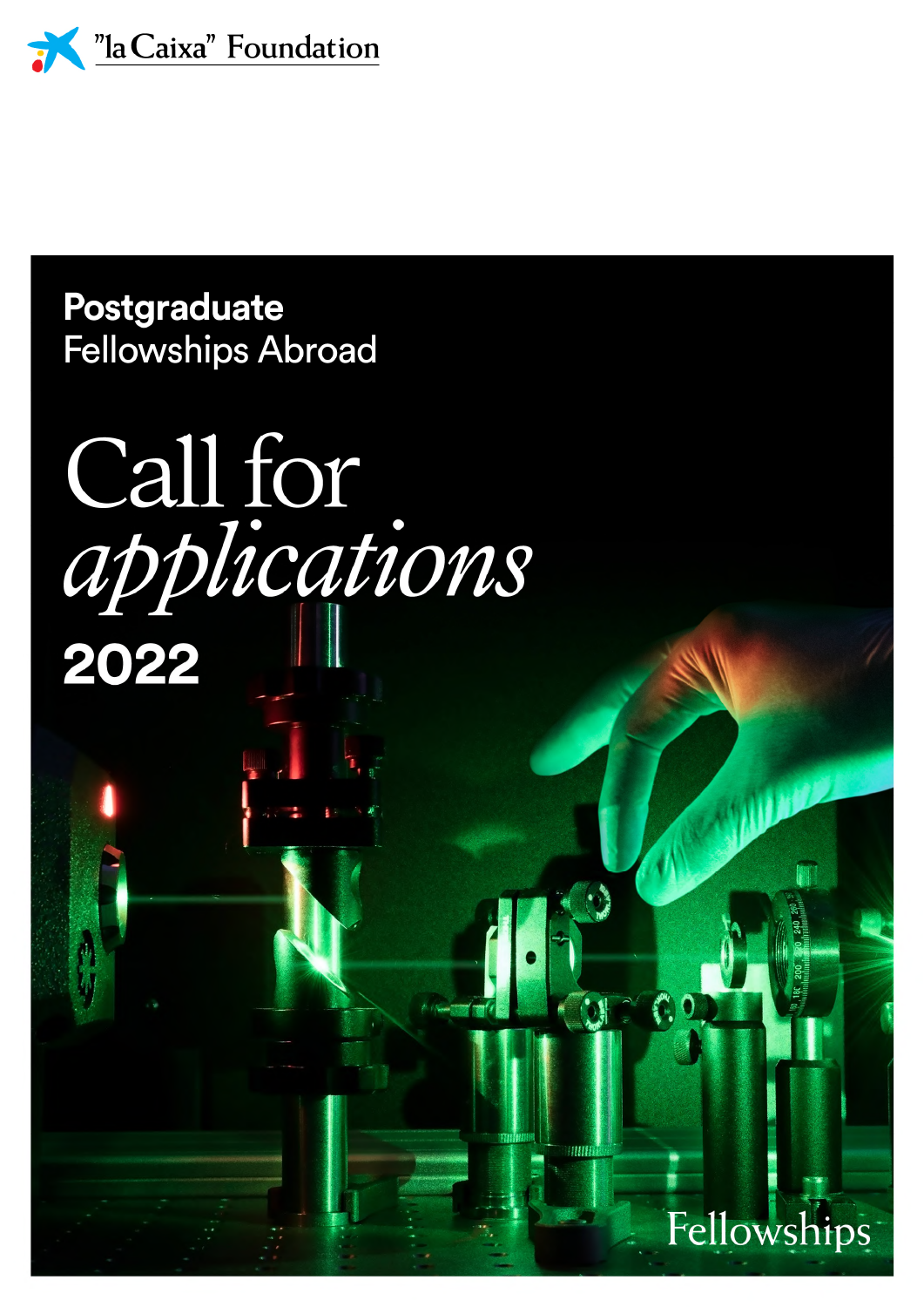

# Introduction

The "la Caixa" Foundation, which firmly believes that scientific progress, research, mobility and professional qualification are key to the development of society, is offering a fellowship programme to pursue postgraduate studies in the European Higher Education Area (EHEA), North America or the Asia-Pacific region.

# **Timeline**



# **1.** Call for applications

- **1.1.** The "la Caixa" Foundation is offering **100 fellowships** to pursue postgraduate studies at universities in any country within the European Higher Education Area (EHEA), North America (the United States or Canada), and the Asia-Pacific region (Australia, South Korea, India, Japan, Singapore and China).
- **1.2.** The studies are for either a master's degree or a doctoral degree. Predoctoral scientific and technical research stays are also accepted.
- **1.3.** The call for applications covers **all areas of knowledge**. **Master in Business Administration (MBA) programmes are excluded from the call.**
- **1.4.** These fellowships are aimed at **Spanish and Portuguese candidates who pursued their bachelor studies in Spain and Portugal respectively**.

### **1.5. Start of the fellowship**

*1.5.1.* The start of the fellowship will coincide with the start of the study programme:

| <b>EHEA Countries</b> | Asia-Pacific          | <b>North America</b> |
|-----------------------|-----------------------|----------------------|
| Fall term 2022-2023   | January-December 2023 | Fall term 2023-2024  |

*1.5.2.* These periods will be the same for doctoral programmes that have already started.

### *1.5.3.* **Additional remarks:**

Fellows must begin the study programme during the periods specified above, unless the programme for which the fellowship was awarded is only offered during a different period in the academic year.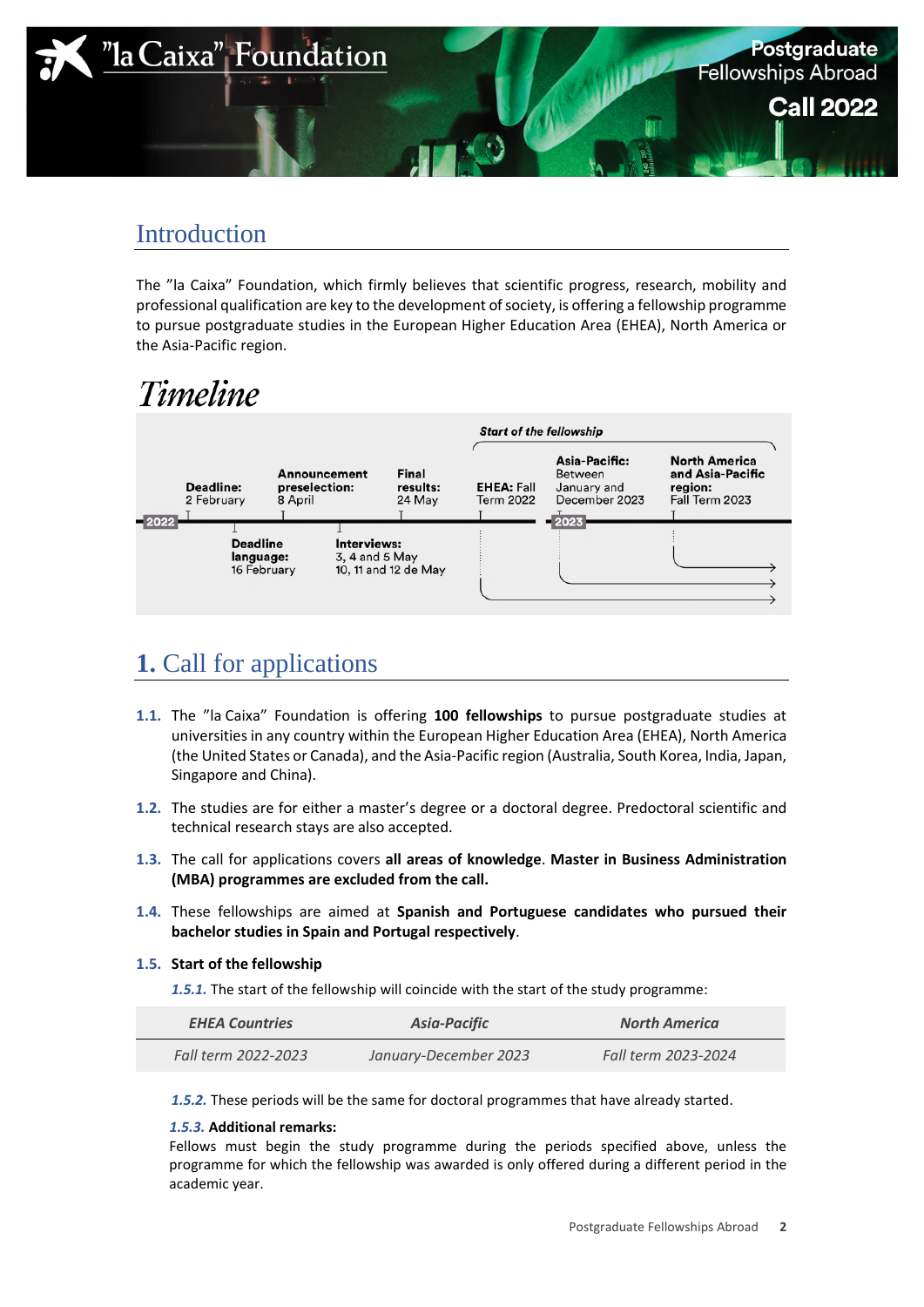

On an exceptional basis, and only for predoctoral research stays in North America, some flexibility may be allowed with regard to the start date at the host university. In any case, the fellowship will not start prior to May 2023.

- **1.6.** Fellowships will be awarded for one academic year—which under no circumstances may be less than 9 months—and may be extended for a second academic year, up to a maximum of 24 months.
- **1.7.** All courses or credits must be completed outside Spain for Spanish candidates, and outside Portugal for Portuguese candidates.
- **1.8.** These fellowships are exclusively for attendance-based studies, with fellows completely devoting themselves to their studies on a full-time basis.
- **1.9.** The call for applications will open on the date it is published and will close on **2 February 2022 at 14:00h (mainland Spain time)**.

# **2.** Fellowship payment amount

The fellowship covers:

- **2.1. Tuition fees of the university** where the fellow has been admitted to, with no limits to the amount.
- **2.2. Monthly allowance,** which is due from the date the study programme starts. The amount of the allowances will vary depending on the host country:

# *Allowances*



- **2.3.** For studies pursued in other EHEA countries, the monthly allowance will be calculated by converting **1,400 euros** to local currency.
- **2.4.** Initial amount **equivalent to a monthly allowance**, depending on the host country, for settling-in expenses, attendance at congresses and seminars.

### **2.5. Travel expenses:**

*2.5.1.* **For EHEA countries:** Initial one-time amount of **500 euros**.

*2.5.2.* **For North America and the Asia-Pacific region:** Initial one-time amount of **1**,**500 euros.**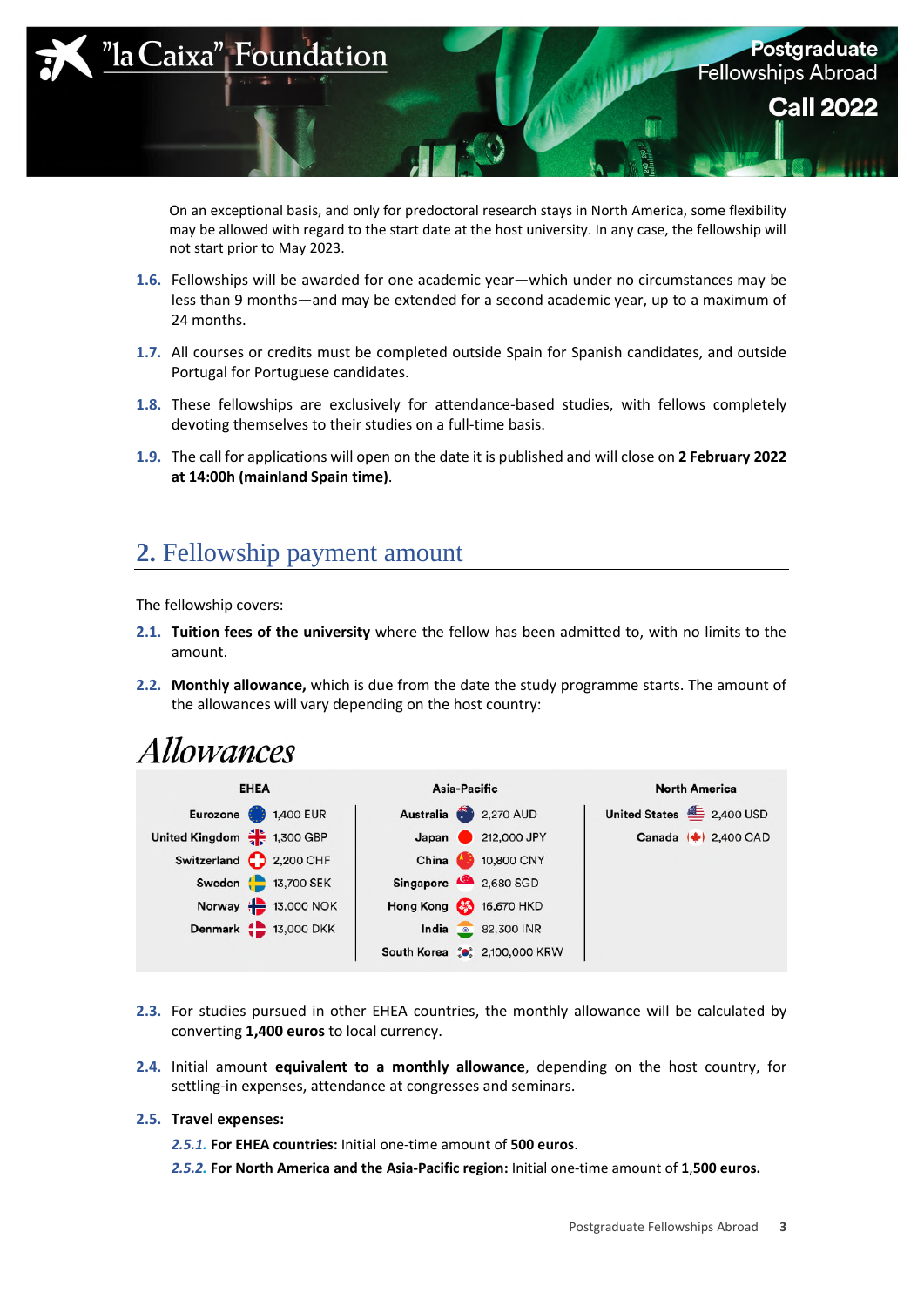

- **2.6. Final amount of 250 euros** for expenses related to the awarding of the degree, accreditation of the marks received, and other administrative expenses that may arise from the completion of the studies for which the fellowship was awarded.
- **2.7. Cost of up to five application fees** to host universities.
- **2.8. Student visa issuance fee**, if required by the host country. For the United States, the *SEVIS Fee* is also included.
- **2.9. Prior meeting sessions** before the start of the fellowship.
- **2.10.Health and accident insurance.**

# **3.** Requirements for applicants

### **3.1. Nationality**

Applicants must have Spanish or Portuguese nationality.

### **3.2. Studies pursued**

Those individuals who have earned all the credits for a bachelor's degree between January 2013 and July 2022 are eligible to apply for the fellowship, provided that the awarding university is located in Spain (Spanish candidates) or Portugal (Portuguese candidates).

All credits are understood to have been earned when the only requirement that remains to apply for the awarding of the degree is the approval of the report, thesis, dissertation or final project, when so required.

In the latter case, upon receiving the fellowship and prior to availing of it, the candidate should accredit that they are in a position to apply for the awarding of the degree at their university.

**Candidates who have completed a bachelor's degree abroad before the start of the fellowship are not eligible for this call.**

### **3.3. Language proficiency**

Applicants must accredit their proficiency in a foreign language by submitting any of the certificates mentioned below. **Under no circumstances will any other certificate be accepted,** despite being issued by the same organisations and/or accredit equivalence with any of the accepted levels:

*3.3.1.* **Should the studies be taught in English in the United Kingdom, Ireland**, **the United States, Canada, Australia, Hong Kong, India or Singapore**, proficiency in this language must only be accredited with one of the following certificates:

- · **TOEFL:** minimum score of 97 for the Internet-based test.
- · **University of Cambridge:** minimum score of 190 in the Certificate in Advanced English (grade A or B) or the Certificate of Proficiency in English*.*
- · **IELTS:** minimum score of 7 in the Academic or General Training version.
- · **Duolingo English Test:** minimum score of 120.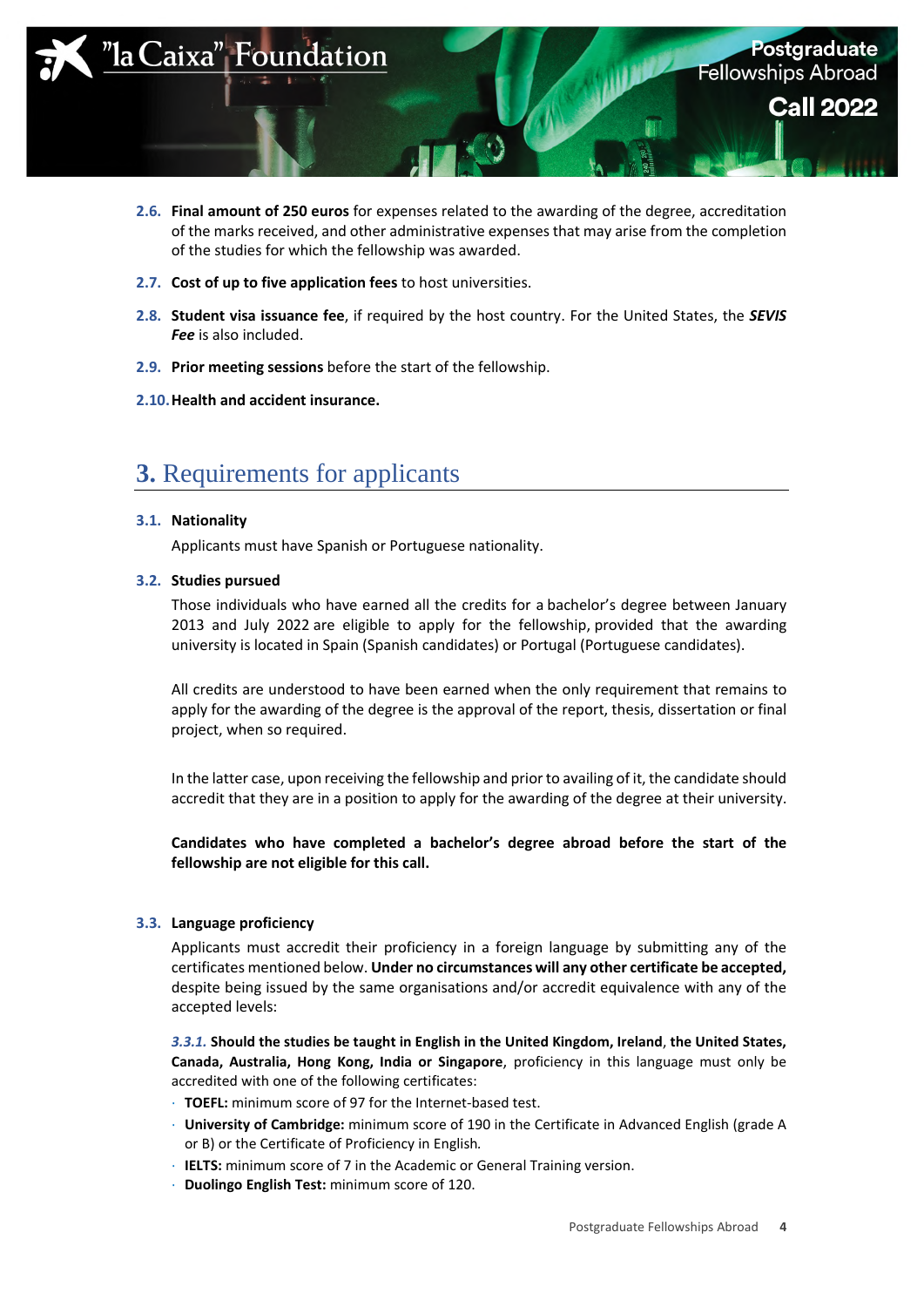

**Should the studies be taught in English in another European country, or in South Korea, Japan or China**, proficiency in this language must only be accredited with one of the following certificates:

- · **TOEFL:** minimum score of 83 for the Internet-based test.
- · **University of Cambridge:** minimum score of 176 in the First Certificate in English (grade A or B), Certificate in Advanced English, Certificate of Proficiency in English or the Linguaskill online test.
- · **IELTS:** minimum score of 6.5 in the Academic or General Training version.
- · **Duolingo English Test:** minimum score of 105.
- · **School of Modern Languages (EIM) of the University of Barcelona:** B2 level or higher, either taking the online English accreditation test (PAI online) or other exam formats.\*
- · **Official Language Schools (EOI) in Spain:** Certificate of B2 level or higher.\*
- \* B2.1 certificates will not be accepted, since they accredit a lower level than B2.

*3.3.2.* **If the chosen studies are taught in a foreign language other than English**, applicants must accredit their proficiency in the host country's language by submitting an official certificate showing that they have reached B2 level or higher of the Common European Framework of Reference for Languages. Spanish applicants who are going to pursue studies in Spanish and Portuguese applicants who are going to pursue studies in Portuguese must accredit their proficiency in English.

*3.3.3.* **Exemption from the language proficiency requirement:** Applicants who pursued postgraduate studies (minimum of 2 academic years) in the same language as the chosen studies applied for **are exempt from submitting the certificate of proficiency** as long as the language of instruction for these postgraduate studies was the official language in the country where they were pursued.

# **4.** Application and documentation

**4.1.** Candidates must apply using the online application platform available in the "Fellowships" section on the "la Caixa" Foundation website.

On this platform, the different sections of the application form clearly specify all information and documentation that must be provided to complete an application to this fellowship programme.

### **The application must be completed entirely in English**.

**4.2.** Using the application platform, candidates must complete the formalities to obtain, prior to the deadline for applications, **at least three reference letters** from university professors or other relevant individuals with whom they have had contact either academically or professionally. It is advisable for candidates to contact them as soon as possible to let them know that the "la Caixa" Foundation will get in touch with them through an online procedure. This procedure makes it possible to request and attach up to five reference letters to the application form, provided that they arrive before the deadline for applications (**2 February 2022 at 14:00h, mainland Spain time**). The reference letters must be written in English and preferably sent from an institutional e-mail address.

These reference letters are confidential. Under no circumstances will the "la Caixa" Foundation provide access to their contents, regardless of the final outcome of the selection process for this fellowship programme.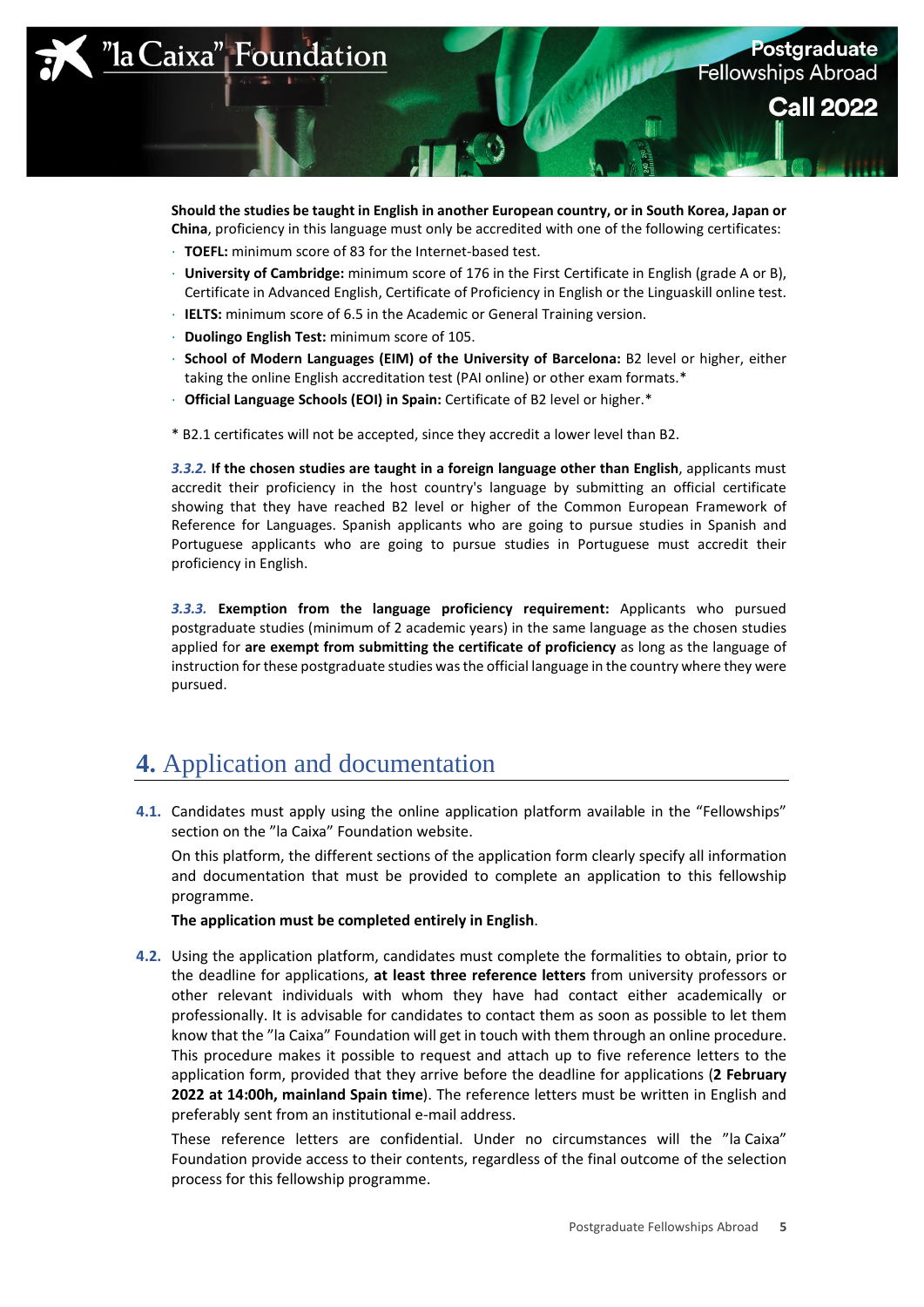

**4.3.** Among other documents, candidates must append to their application in PDF format:

*4.3.1.* **The academic certificate of the bachelor studies that make the application eligible,** with the current status upon submission of the application. The student's name and surname(s), the university, the studies pursued, and all subjects and scores, year by year, must appear.

If the bachelor studies have already been completed by the deadline for applications, the **total credits of the degree and the credits earned** must also appear. It is preferable for this certificate to be in the Diploma Supplement format. Should this information not appear on the transcript of academic records, the degree (or the request for diploma) must also be submitted.

*4.3.2.* Candidates who wish to pursue **musical studies** must submit at least one sample of their work accessible on the Internet, with a maximum total duration of 15 minutes and preferably recorded in the last two years.

- **4.4.** Documents uploaded to the application platform in PDF format must be clear and legible. Similarly, each page of the original document must correspond to a page in the PDF document.
- **4.5.** If the documents uploaded to the application platform were issued in a language other than English, a translation into English, which can be done by the candidate, must be attached.
- **4.6.** The application platform makes it possible to finalise an application even though it does not include accreditation of the language proficiency level by the deadline for applications (**2 February 2022 at 14:00h, mainland Spain time**). In this case, the applicant must likewise finalise and send the application before the established deadline, but they have until **16 February at 23:59h (mainland Spain time)** to submit the accreditation, which must be appended to their application in PDF format, directly through the application platform.
- **4.7.** The applicants who wish to do so, and particularly those in the artistic disciplines, may include links to online content showing their works or portfolio in their application.

# **5.** Selection process

The evaluation and selection of applications will be carried out taking into consideration the European Science Foundation's recommendations published in the *Peer Review Guide* and are awarded on a competitive basis. The members of the shortlisting and selection committees choose the best candidates according to the selection criteria.

- **5.1.** The process is comprised of three parts:
	- **a. Eligibility screening:** all applications received are screened and applications that do not fulfil the criteria published in the call for applications rules are rejected.

Should an application not fulfil the formal requirements of the call for applications, the "la Caixa" Foundation will send a notification by e-mail specifying the reason for its rejection.

**b.** Remote evaluation (preselection): each of the eligible applications is sent to an evaluation panel made up of two or three professors or researchers with broad experience in the discipline of the application and an extensive list of publications and/or contributions within this field. The applications that receive the highest scores from each panel will pass to the next stage.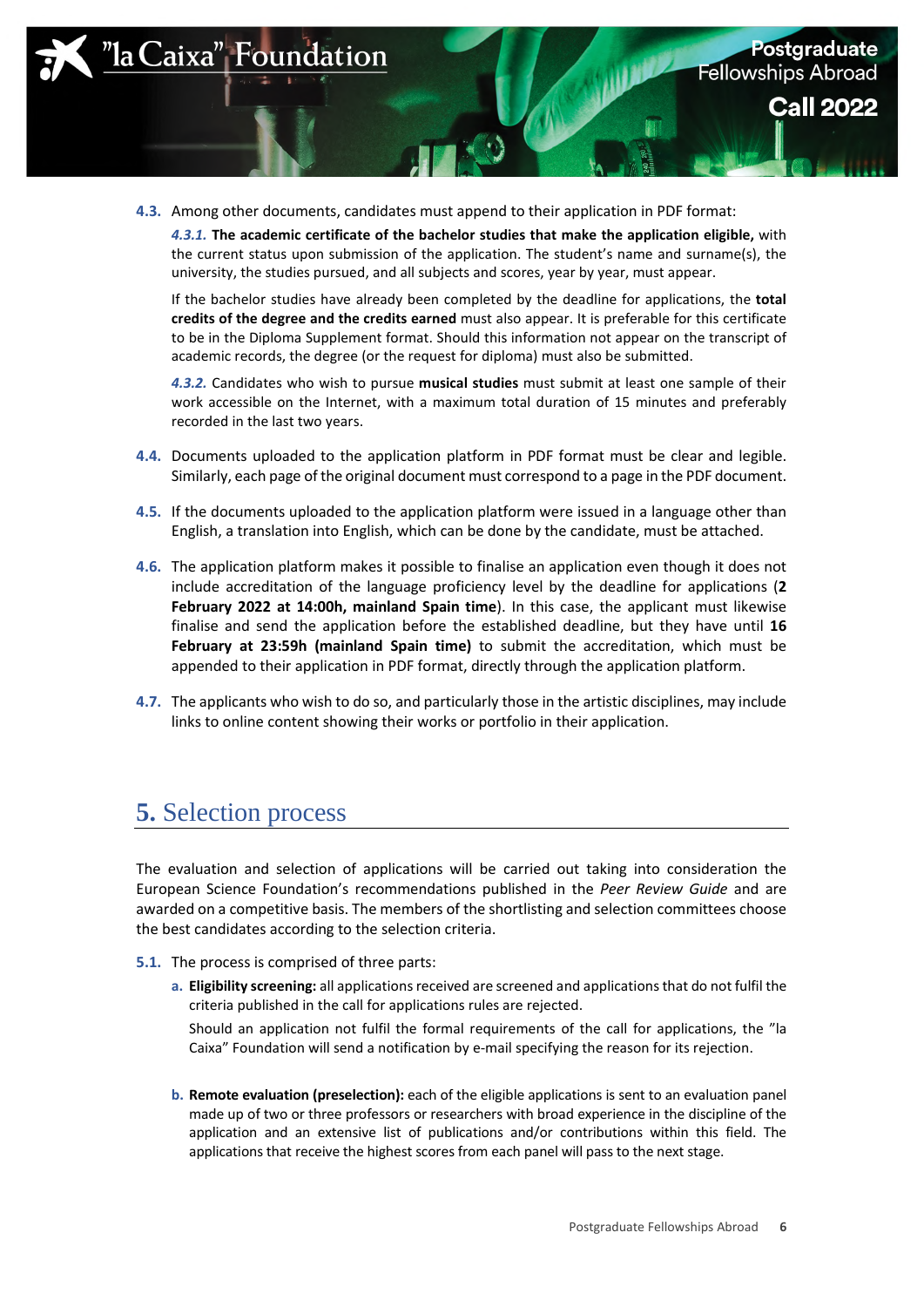

The "la Caixa" Foundation will notify candidates whether they have been shortlisted or not by email on **8 April 2022**.

**c. Final evaluation (selection):** the candidates whose applications have passed the shortlisting stage will be called in for an interview before a multidisciplinary committee, comprised of professors and researchers with extensive experience in selection processes by peer review.

The interviews will be held in **Barcelona on 3, 4 and 5 May 2022 or 10, 11 and 12 May 2022** depending on the preselection panel chosen by the candidates. In any case, candidates can always choose to be interviewed remotely, if this is what they prefer.

The interviews will be conducted entirely or partially in English. If the chosen studies are in a language other than English, it may also be used during part of the interview.

On the day of the interview, each candidate must show the original DNI, *Cartão de Cidadão* or passport. Otherwise, their interview will be cancelled and they will no longer continue in the selection process.

The "la Caixa Foundation will notify interviewed candidates of the outcome of the process by email on **24 May 2022**.

The dates scheduled for the selection interviews or for the notification of the results may vary due to organisational reasons. In case this occurs, candidates will be immediately notified by e-mail.

Should attending the interview entail travel and/or accommodation expenses, candidates may request compensation in accordance with the reimbursement policy of the fellowship programme.

- **5.2.** The **rating criteria** that govern the selection process can be found in the [Evaluation of](https://fundacionlacaixa.org/en/postgraduate-fellowships-abroad-evaluation-applications)  [applications section of the "la Caixa" Fellowship Programme website.](https://fundacionlacaixa.org/en/postgraduate-fellowships-abroad-evaluation-applications)
- **5.3.** The candidates who pass the shortlisting stage and are not awarded a fellowship may be eligible for a loan under favorable conditions. To this end, a specific process will be put in place for access to funding.

## **6.** Resolution of the call

- **6.1.** The final list of candidates chosen as fellows, as well as the candidates on the reserve list will be published, with their names and surnames, on the "la Caixa" Foundation website on **24 May 2022**.
- **6.2.** Should there be any fellowships declined, these will be offered to the candidates on the reserve list, according to the order established in each case.
- **6.3.** The assessment of the evaluators will not be called into question. The candidate will obtain the numerical results of the evaluation, with no additional remarks.
- **6.4.** The "la Caixa" Foundation reserves the right to not grant all the fellowships available, if so proposed by the selection committees.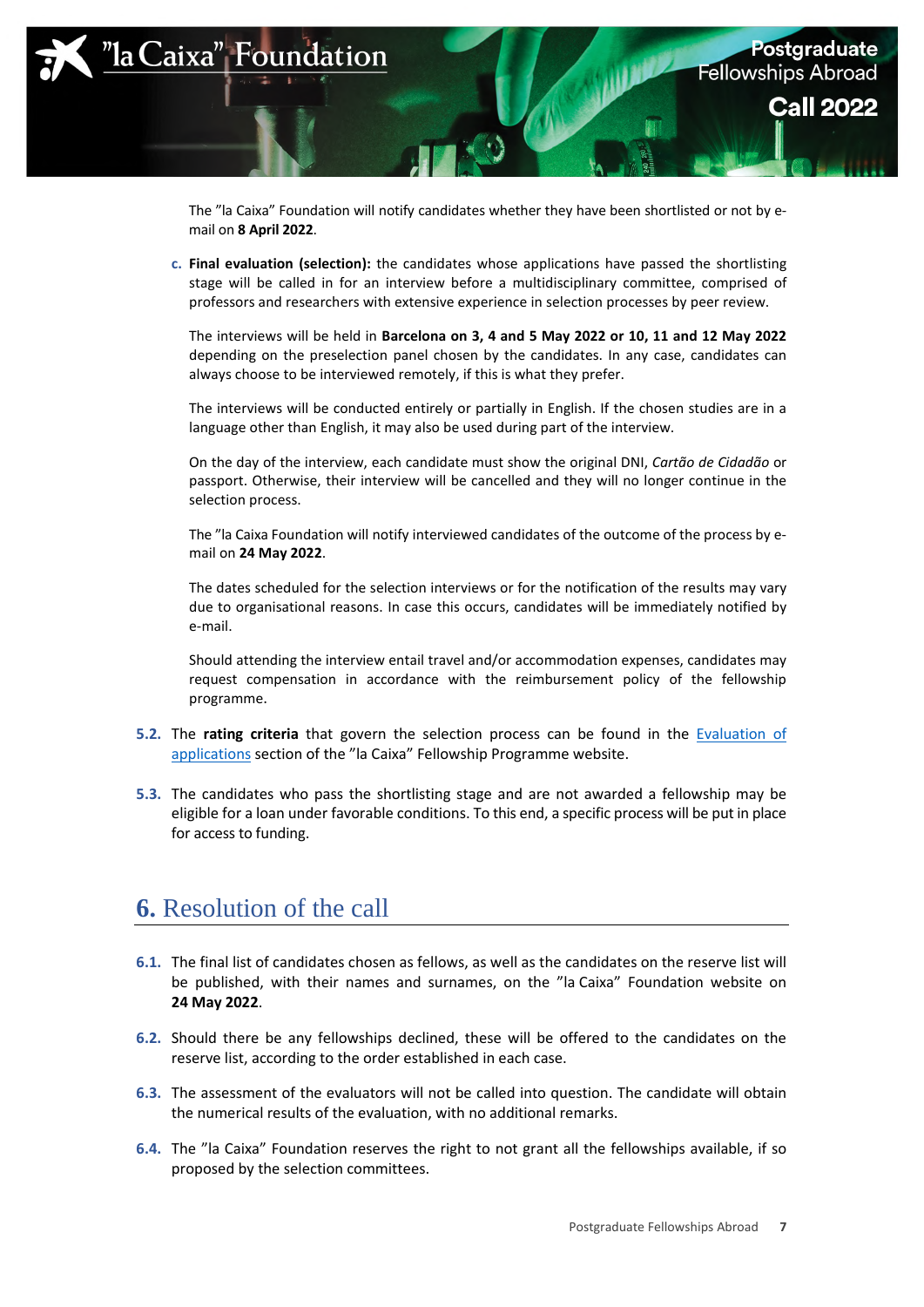

**6.5.** To become fellows, the candidates must be admitted to the study programme for which they applied for the fellowship. Should this not be the case, they will lose their right to the fellowship.

# **7.** Incompatibilities

- **7.1.** Individuals who have already availed of a postgraduate fellowship from the "la Caixa" Foundation or individuals who were previously awarded a fellowship but declined it without any duly justified circumstance of illness or a reason of force majeure cannot apply for this fellowship.
- **7.2.** Candidates applying to this fellowship will not have the option to apply simultaneously to another "la Caixa" Foundation fellowships programme of the same call.
- **7.3.** Applications to pursue a master's degree that already started before the start date of the fellowship will not be accepted.
- **7.4.** Applications to pursue a double degree programme that is made up of two master's degrees that could be pursued separately will not be accepted.
- **7.5.** Holding a doctoral degree certificate or being in a position to apply for it before the fellowship period disqualifies a candidate from applying for this programme. Likewise, where applicable, availing of the fellowship will no longer be possible once the fellow obtains the doctoral degree certificate or is in a position to apply for it.
- **7.6.** If a candidate cannot attend the final interview which they have been invited to, they must notify it well in advance so the "la Caixa" Foundation can offer their slot to another applicant. Otherwise, they will not be able to submit applications to other calls, unless they can provide reasonable grounds for their nonappearance.
- **7.7.** Under no circumstances may applicants contact the experts who are taking part or have taken part in the selection processes of this call for applications to ask them for information regarding the status of their application or any other aspect related to the selection process. Should this occur, the candidate will be disqualified from this and future selection processes.
- **7.8.** These fellowships are incompatible with any other paid work, grant, or financial aid from any other organisation, unless expressly authorised by the "la Caixa" Foundation.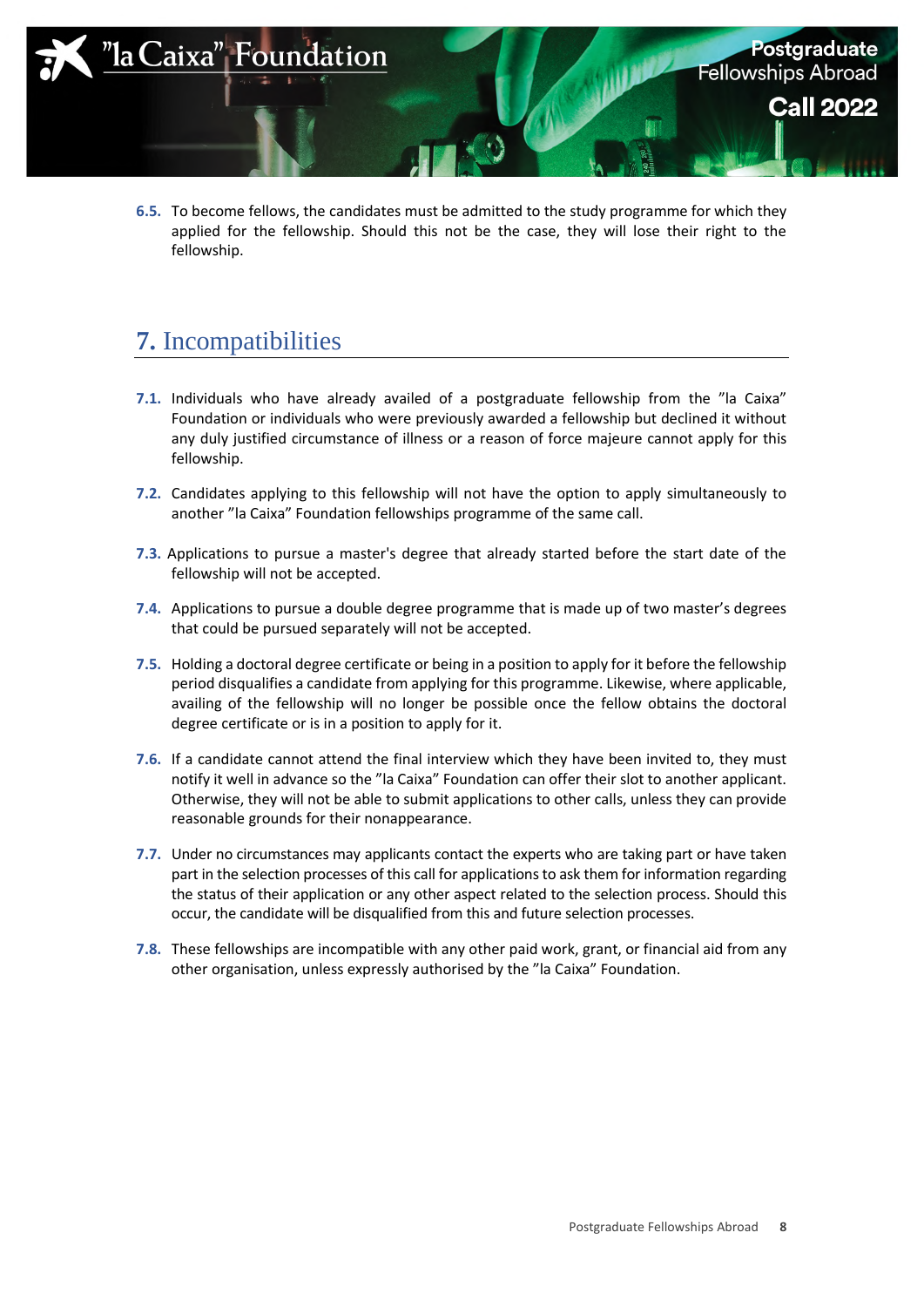

# **8.** Management of the fellowship and obligations of fellows

- **8.1.** Management of the fellowship corresponds to the "la Caixa" Foundation.
- **8.2.** The applicants who are awarded a fellowship should preferably be a current account or bankbook holder at any CaixaBank or BPI branch office.
- **8.3.** At the request of the "la Caixa" Foundation, the selected candidates must accredit the files attached to their applications, through original documents, certified photocopies of them or verification via their university's official website. Likewise, the "la Caixa" Foundation may ask them for the original certificates confirming any information mentioned in their application.
- **8.4.** Should the studies to be pursued include compulsory paid internships, fellows are obliged to notify the "la Caixa" Foundation of this as far in advance as possible. The amount received for the paid internship may be deducted from the fellowship payment amount.
- **8.5.** Fellows undertake to complete the postgraduate studies covered by the fellowship. Upon their completion, they must send the "la Caixa" Foundation the results of the studies taken up, duly accredited by the corresponding university.

# **9.** Privacy and data protection policy

- **9.1.** The "la Caixa" Foundation fully complies with current legislation in terms of personal data protection.
- **9.2.** All personal data pertaining to fellowship applicants which are included in the documents referred to in these rules and requirements will be processed by the "la Caixa" Foundation as the party responsible for data processing to manage and process the application, service or enquiry made by the applicants; send them information—also by electronic means—about similar activities; meet with the legal obligations under which it is subject to; and, if so desired by the applicant, send them communications—including electronic ones—about other activities offered by it which are suited to their profile.
- **9.3.** Fellowship applicants agree to the document on the processing of their personal data upon completing their online application, using the online application platform in the "Fellowships" section on the "la Caixa" Foundation website. This document can be viewed by clicking on this [link](https://legal.fundacionlacaixa.org/c/201804/GEICC_consent_en.html).
- **9.4.** Applicants may exercise their rights of access, rectification, erasure, portability, restriction and/or objection to processing by sending a letter to the Data Protection Officer of the "la Caixa" Foundation to the address Av. Diagonal, 621-629, 08028 Barcelona (Spain) or by sending an e-mail to dpd@fundaciolacaixa.org.